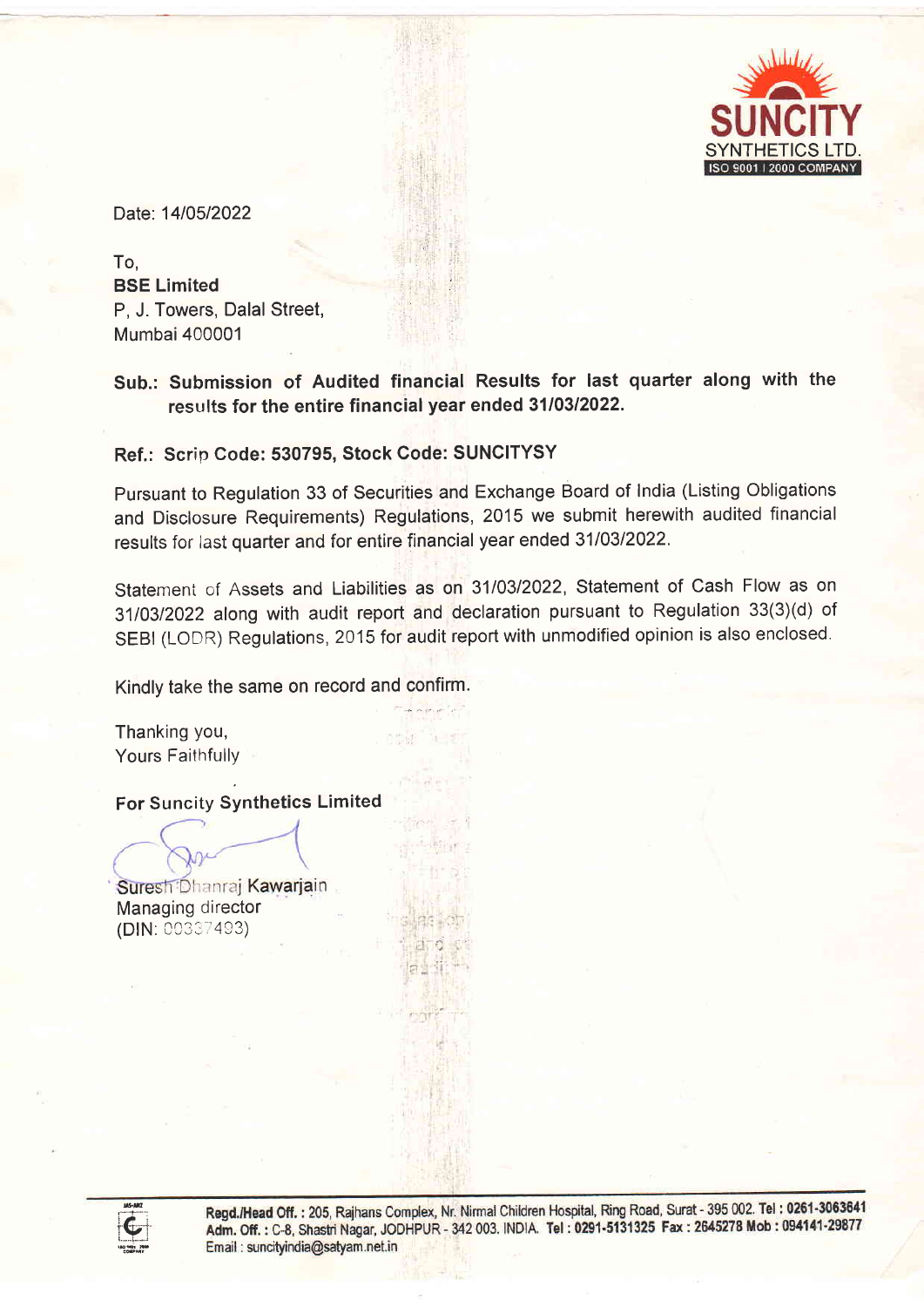

Date: 14/05/2022

To, BSE Limited P, J. Towers, Dalal Street, Mumbai 400001

## Sub.: Declaration pursuant to Regulation 33(3)(d) of SEBI (LODR) Regulations, 2015

## Ref.: Scrip Code: 530795, Stock Code: SUNCITYSY

With reference to above subject and in compliance with the provision of Regulation 33(3)(d) of SEBI (Listing Obligations and disclosure Requirements) Regulations, 2015, We hereby declare that Audit Report issued by Statutory Auditors of the Company, on annual audited financial results for the year ended 3110312022 is unmodified.

Kindly take the same on record and confirm.

Thanking you, Yours Faithfully

**For Suncity Synthetics Limited** 

Suresh<sup>1</sup> hanraj Kawarjain Managing director (DlN: On3 27493)



 $2^{\frac{1}{2}}$ 

Regd./Head Off.: 205, Rajhans Complex, Nr. Nirmal Children Hospital, Ring Road, Surat - 395 002. Tel: 0261-3063641 Adm. Off.: C-8, Shastri Nagar, JODHPUR - 342 003. INDIA. Tel: 0291-5131325 Fax: 2645278 Mob: 094141-29877 Email: suncityindia@satyam.net.in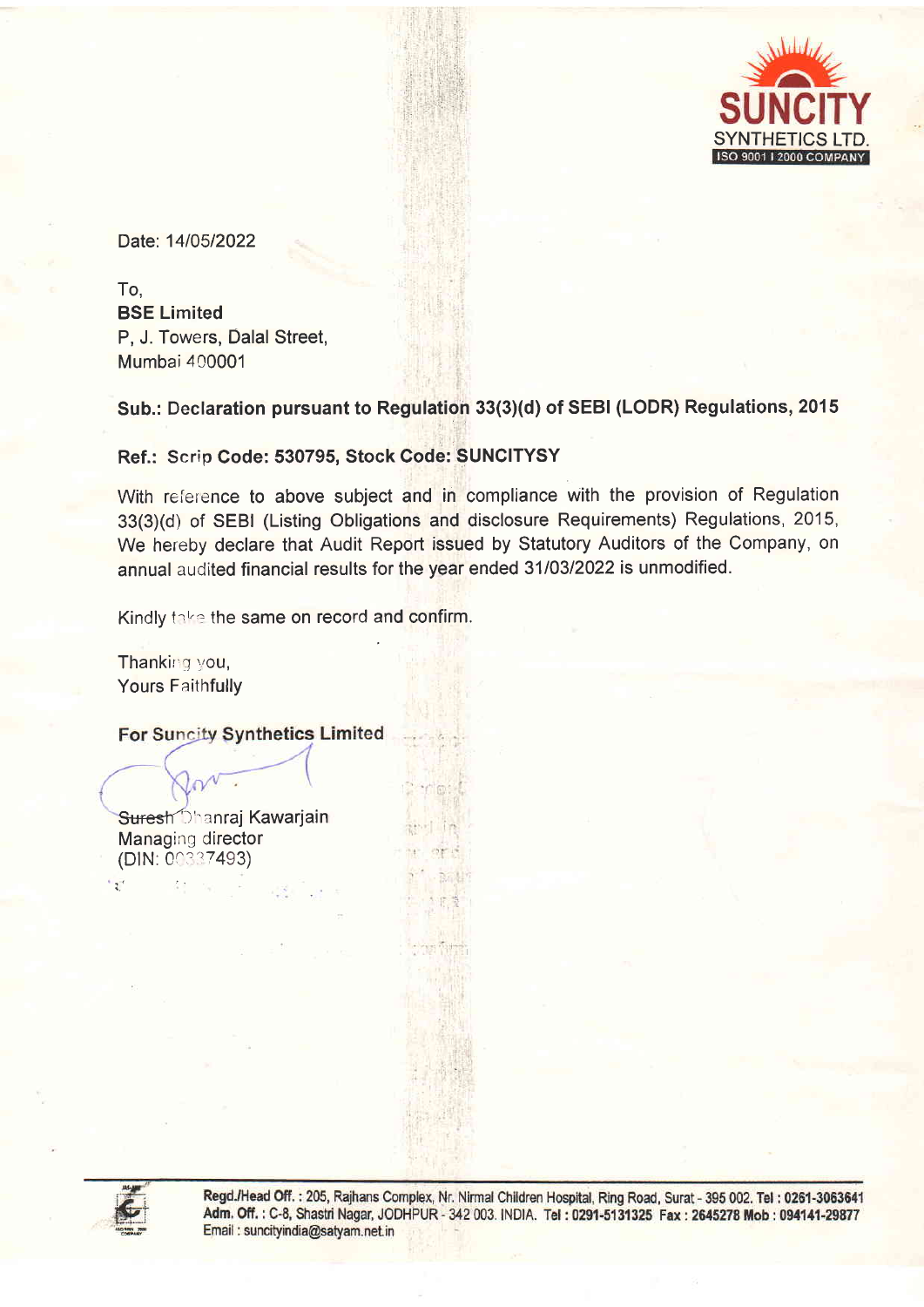

302, Riga Street, Nr. J'9 Shopping Centre, Opp. Rajhans Zion, Canal Road, Vesu, Surat - 395 007 (Gujarat) INDIA. Tel.: +91 9510972220 / 21 \* Email: info@namsco.in

#### **Annexure VII**

# When an Unmodified Opinion is expressed on the Quarterly financial results (for companies other than banks)

Auditors report on Quarterly Financial Results and Year to Date Results of the Company Pursuant to the Regulation 33 of the SEBI (Listing Obligations and Disclosure Requirements) Regulations, 2015

#### To, The Board of directors of SUNCITY SYNTHETICS LIMITED

**NAMS & CO. LLP** 

HARTERED ACCOUNTANTS

We have audited the quarterly financial results of Suncity Synthetics Limited for the quarter ended 31st March, 2022 and year to date results for the period from 01<sup>st</sup> April, 2021 to 31<sup>st</sup> March, 2022, attached herewith, being submitted by the company pursuant to requirement of Regulation 33 of the SEBI (Listing Obligations and Disclosure Requirements) Regulations, 2015. These quarterly financial results as well as the year to date financial results have been prepared on the basis of the interim financial statements, which are the responsibility of the company's management. Our responsibility is to express opinion on these financial results based on our audit of such interim financial statements, which have been prepared in accordance with the recognition and measurement principles laid down in Accounting Standard for Interim Financial Reporting (Ind AS 34), prescribed, under Section 133 of the Companies Act, 2013 read with relevant rules issued there under; or by the Institute of Chartered Accountants of India, as applicable and other accounting principles generally accepted in India.

We conducted our audit in accordance with the auditing standards generally accepted in India, those standards require that we plan and perform the audit to obtain reasonable assurance about whether the financial results are free of material misstatement(s). An audit includes examining, on a test basis, evidence supporting the amounts disclosed as financial results. An audit also includes assessing the accounting principles used and significant estimates made by management. We believe that our audit provides a reasonable basis for our opinion.

In our opinion and to the best of our information and according to the explanations given to us these quarterly financial results as well as the year to date results:

(i) are presented in accordance with the requirements of Regulation 33 of the SEBI (Listing Obligations and Disclosure Requirements) Regulations, 2015 in this regard; and

(ii) give a true and fair view of the net profit and other financial information for the quarter ended 31st March, 2022 as well as the year to date results for the period from 01st April, 2021 to 31st March, 2022.

> For N A M S & Co. LLP **Chartered Accountants** (FRN: 120880W/W100777)

**CA. Sumit Khetan** Partner Mem. No: 061911 UDIN:- 22061911AIZAIY2697

**Place: Surat** Date: 14/05/2022

 $\mathbb{Z}^2$ 

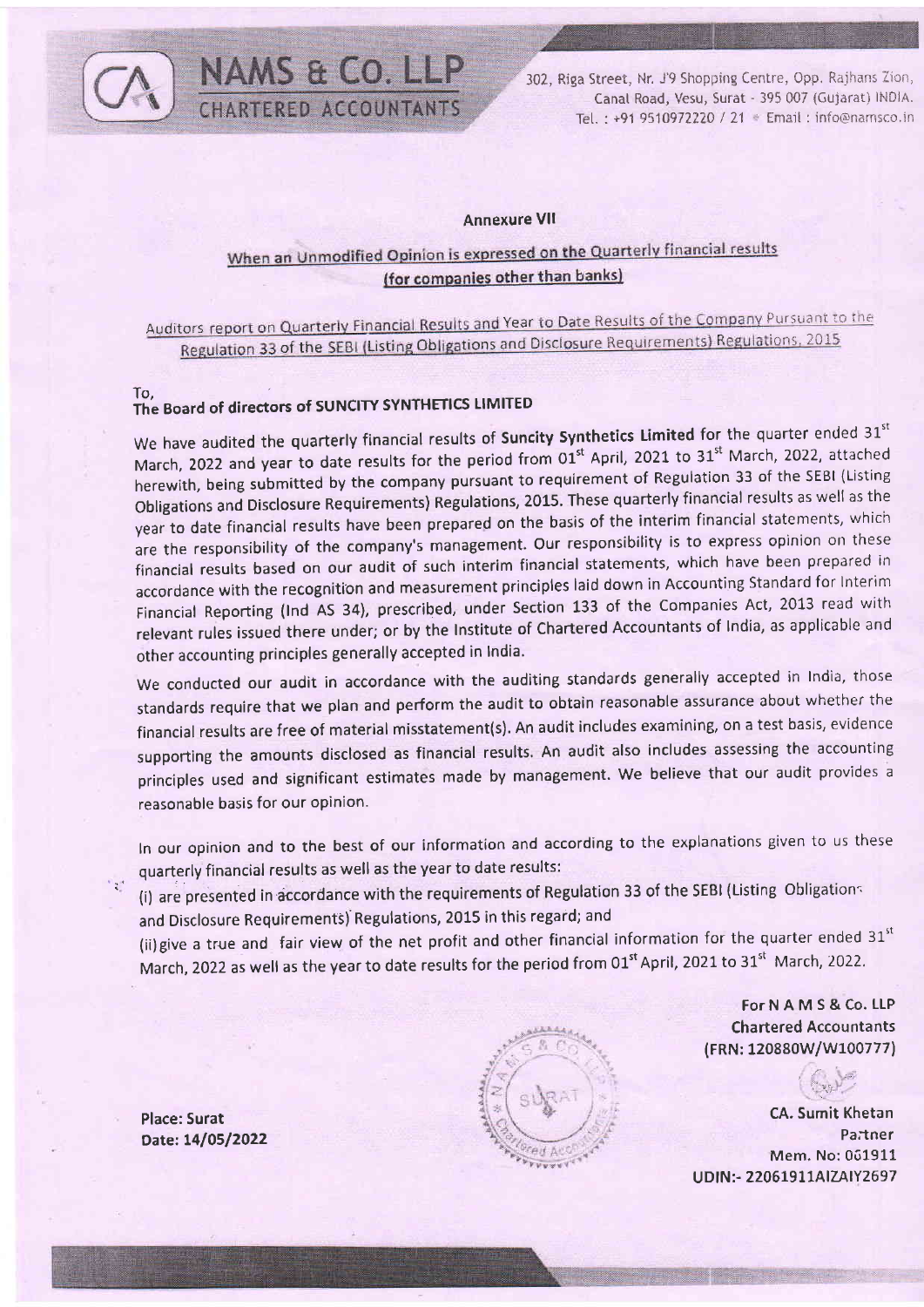### SUNCITY SYNTHETICS LTD. Regd office: 205, Rajhans Complex, Ring road, Surat AUDITED FINANCIAL RESULTS FOR THE QUARTER ENDED - MARCH - 2022

|                                                                                       | Quarter Ended         |                         |                       | Year Ended            |                          |  |
|---------------------------------------------------------------------------------------|-----------------------|-------------------------|-----------------------|-----------------------|--------------------------|--|
| Particulars                                                                           | 31-03-2022<br>Audited | 31-12-2021<br>Unaudited | 31-03-2021<br>Audited | 31-03-2022<br>Audited | 31-03-2021               |  |
| 1. Net Sales / income from operation                                                  | (Rs. In lacs)         | (Rs. In lacs)           | (Rs. In lacs)         | (Rs. In lacs)         | Audited<br>(Rs. In lacs) |  |
| 2. Other Income                                                                       | 187,22                | 197.63                  | 191.50                | 763.27                |                          |  |
| 3. Total Revenue                                                                      | 0.73                  | 10,45                   | 1, 34                 | 0.82                  | 467.75                   |  |
| 4. Expenses                                                                           | 187.95                | 208.08                  | 192.84                | 764.09                | 1.34                     |  |
| a) Cost of materials consumed                                                         |                       |                         |                       |                       | 469.09                   |  |
| b) Change in inventories of finished goods, work in progress                          | 128.84                | 145.36                  | 156.09                | 523.59                |                          |  |
| c) Employees benefits expense                                                         | $-3.39$               | 18.63                   | $-9.23$               | 1.05                  | 575.11                   |  |
| d) Finance costs                                                                      | 6.55                  | 3.16                    | 4.77                  | 19.47                 | 84.94                    |  |
| e) Depreciation and Amortization                                                      | 13,51                 | 12.31                   | 15.19                 | 53.56                 | 22.04                    |  |
| f) Other Experiture                                                                   | 17.81                 | 18.75                   | 37.88                 | 74.06                 | 82.31                    |  |
| <b>Total Expenses</b>                                                                 | 48.95                 | 23.70                   | 19,70                 | 129.02                | 154.91                   |  |
| 5. Profit before exceptional item and tax (3-4)                                       | 212.27                | 221,91                  | 224.40                | 800.76                | 87.98                    |  |
| 6 Exceptional Items                                                                   | $-24.32$              | $-13.83$                | $-31.56$              | $-36,67$              | 1007.29                  |  |
| Prior period tax expenses                                                             | 54.26                 | 0.00                    | 134.26                | 53.96                 | $-538.20$                |  |
| 7. Profit / (Loss) before tax                                                         | 0.00                  | 0.00                    | 0.00                  | 0.00                  | 134.25                   |  |
| 8. Tax expenses (including deferred tax)                                              | 29.94                 | $-13.83$                | 102.70                | 17.29                 | 0,00                     |  |
| 9. Prafit(+)/Loss(-) for the period (7-8)                                             | 10.69                 | 0.00                    | 16.09                 | 0.00                  | $-403.94$                |  |
| 10. Other comprehensive income                                                        | 40.63                 | $-13.83$                | 118.79                | 17.29                 | 16.09                    |  |
|                                                                                       |                       |                         |                       |                       | $-387.85$                |  |
| A (i) Item that will not be reclassified to profit or loss                            | 0.00                  | 0.00                    | 0.00                  | 0.00                  |                          |  |
| (ii) income tax relating to items that will not be reclassified to<br>profit or loss. | 0.00                  | 0.00                    | 0.00                  |                       | 0.00                     |  |
|                                                                                       |                       |                         |                       | 0.00                  | 0.00                     |  |
| B (i) Item that will be reclassified to profit or loss                                | 0.00                  | 0,00                    | 0,00                  |                       |                          |  |
| (ii) income tax relating to items that will be reclassified to<br>profit or loss      | 0.00                  | 0.00                    | 0.00                  | 0.00                  | 0.00                     |  |
|                                                                                       |                       |                         |                       | 0.00                  | 0,00                     |  |
| Total other comprehensive income, net of oncome tax                                   | 0.00                  | 0.00                    | 0.00                  |                       |                          |  |
| 11. Total comprehensive income for the period                                         | 40.63                 | $-13.83$                | 118,79                | 0.00                  | 0.00                     |  |
| 12. Paid up Equity Share Capital (at par value of Rs. 10 each)                        | 494.58                | 494.58                  | 494.58                | 17.29                 | $-387.85$                |  |
| 13. Earning per share (EPS)                                                           |                       |                         |                       | 494.58                | 194.58                   |  |
| a) Basic and diluted EPS before extraordinary items<br>Basic                          |                       |                         |                       |                       |                          |  |
| Diluted                                                                               | 0.82                  | $-0.28$                 | 2.40                  |                       |                          |  |
|                                                                                       | 0.82                  | $-0.28$                 |                       | 0.35                  | $-7.84$                  |  |
| b) Basic and diluted EPS aftre extraordinary items<br>Basic                           |                       |                         | 2,40                  | 0.35                  | $-7.84$                  |  |
| Diluted                                                                               | 0.82                  | $-0.28$                 |                       |                       |                          |  |
|                                                                                       | 0.82                  | $-0.28$                 | 2,40                  | 0.35                  | $-7.84$                  |  |
|                                                                                       |                       |                         | 2.40                  | 0.35                  | $-7.84$                  |  |

Notes:

1. The above Results were reviewed by the Audit committee and thereafter taken on record by the board in its meeting held on 14/05/2022. 2. The company's operation comprise of reprocessing of synthetics waste and pet bottle waste.

3. Stock has been value at lower of cost and realisable value.

4. Segment reporting is not applicable to company.

5. Figures of corresponding quarter and that of Previous year are regrouped/reclassified wherever necessary.

For NAMS & Co. LLP Chartered Accountants FRN: 120880W/W100777

CA Sumit Khetan Partner Mem. No.: 061911 UDIN: 22061911AIZAIY2697 Place: Surat Date: 14/05/2022



For and on on Behalf of Board of Directors of Suncity Synthetics Limited

Poever Jary

Suresh Kawad **Managing Director** DIN 00337493

l۵

Poonam Jain Whole time Director DIN: 01971928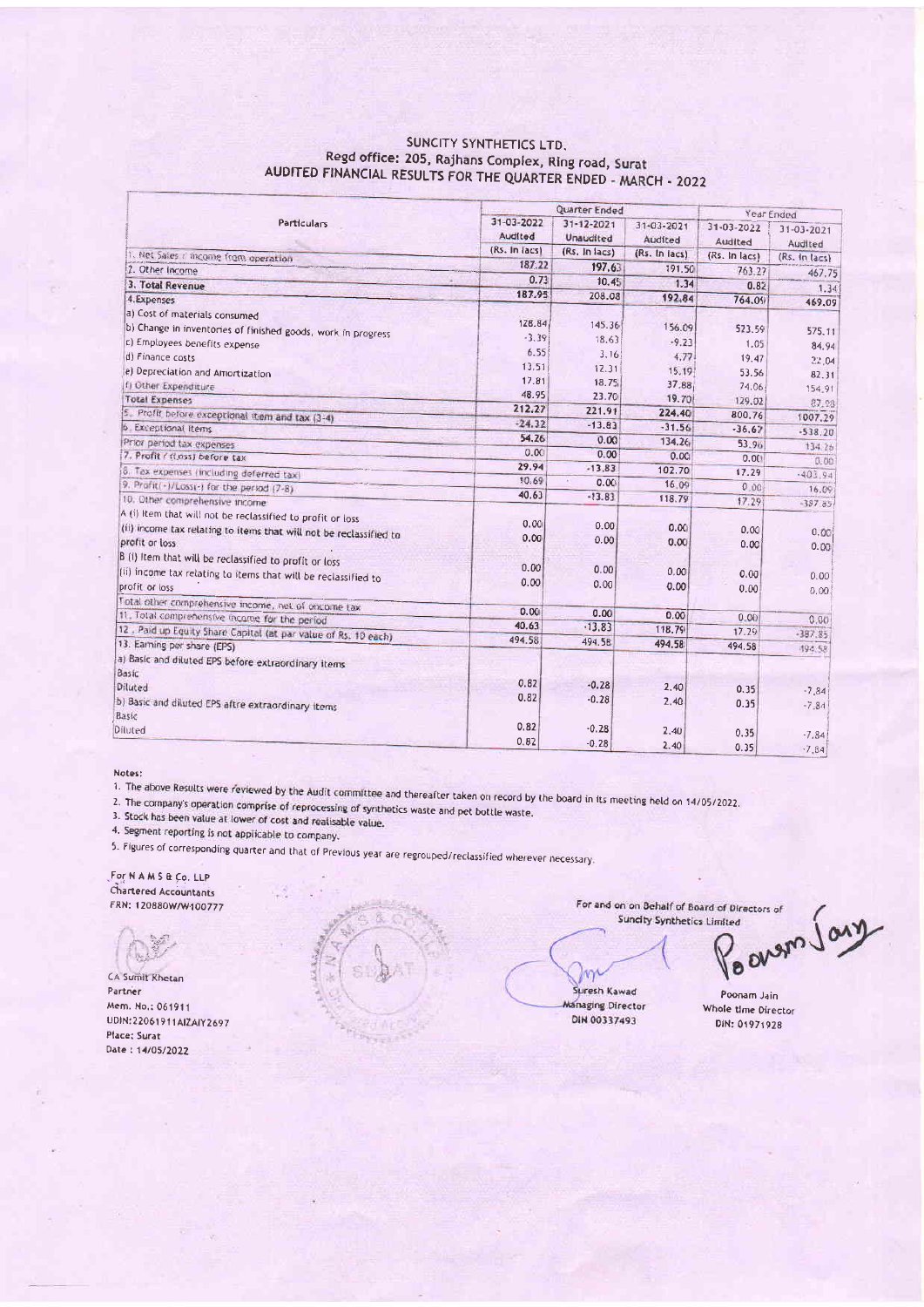| SUNCITY SYNTHETICS LTD.                              |  |  |  |  |
|------------------------------------------------------|--|--|--|--|
| Regd office: 205, Rajhans complex, Ring road, Surat  |  |  |  |  |
| Statement of Assets and Liabilities as on 31-03-2022 |  |  |  |  |

|                                                 | As at Quarter ended 31 | As at previous year |  |
|-------------------------------------------------|------------------------|---------------------|--|
| Particulars                                     | 03-2022                | ended 31-03-2021    |  |
|                                                 | Audited                | Audited             |  |
| <b>ASSETS</b>                                   |                        |                     |  |
| <b>Non Current Assets</b>                       |                        |                     |  |
| (a) Property, Plant & Equipment                 | 3, 32, 16, 945         | 5,80,05,801         |  |
| (b) Financial Assets                            | ¥                      |                     |  |
| (i) Investment                                  | 2,50,000               | 2,50,000            |  |
| (ff) Trade Receivable                           |                        |                     |  |
| (iii) Loans                                     | 8,38,549               | 31,07,120           |  |
| (c.) Deferred tax asset (Net)                   | 27, 15, 596            | 16,46,850           |  |
| (d) Other non Current Assets                    | 4,04,734               | 4,04,734            |  |
| <b>Current Assets</b>                           |                        |                     |  |
| (a) Inventories                                 | 2,04,79,618            | 3,64,33,554         |  |
| (b) Financial Assets                            |                        |                     |  |
| (i) Trade Receivable                            | 53,04,996              | 29,59,571           |  |
| (ii) Cash and Cash Equivalents                  | 13,81,886              | 2,34,663            |  |
| (iii) Loans                                     |                        | 34,552              |  |
| (c.) Current tax maturities                     |                        |                     |  |
| (d) Other current assets                        | 8,20,908               | 9,68,780            |  |
|                                                 |                        |                     |  |
| Total                                           | 6, 54, 13, 232         | 10,40,45,625        |  |
|                                                 |                        |                     |  |
| <b>EQUITY AND LIABILITIES</b>                   |                        |                     |  |
| Equity                                          |                        |                     |  |
| a) Equity Share Capital                         | 4,94,58,000            | 4,94,58,000         |  |
| b) Other Equity                                 | (4, 86, 95, 674)       | (5, 14, 93, 887)    |  |
| Liability                                       |                        |                     |  |
| Non current liabilities                         |                        |                     |  |
| (a) Financial Liabilities                       |                        |                     |  |
| (1) Borrowings                                  | 2,79,09,279            | 4,38,99,605         |  |
| (ia) Lease Liabilities                          |                        |                     |  |
| (ii) Trade Payables                             |                        |                     |  |
| (A) Outstanding Dues from MSME                  | $\bullet$              | $\sigma$            |  |
| (B) Total Outstanding Dues from other than MSME | $\bullet$              |                     |  |
| (b) Provisions                                  | ×                      |                     |  |
| (c) Deferred tax liabilities (net)              | $\mu$                  |                     |  |
|                                                 |                        |                     |  |
| <b>Current Ilabilities</b>                      |                        |                     |  |
| (a) Financial Liabilities                       |                        |                     |  |
| (i) Borrowings                                  | 2,30,50,121            | 5,01,98,244         |  |
| (ia) Lease Liabilities                          |                        |                     |  |
| (ii) Trade payables                             |                        |                     |  |
| (A) Outstanding Dues from MSME                  | 6,512                  |                     |  |
| (B) Total Outstanding Dues from other than MSME | 93,93,498              | 60,33,956           |  |
| (b) Other Current Liabilities                   | 40,78,955              | 57, 17, 497         |  |
| (c) Provisions                                  | 2,12,541               | 2,32,210            |  |
|                                                 |                        |                     |  |
| <b>TOTAL</b>                                    | 6,54,13,232            | 10,40,45,625        |  |

For N A M S & Co. LLP Chartered Accountants FRN: 120880W/W100777

# Robe

 $\mathcal{C}$ 

CA Sumit Khetan Partner Mem. No.: 061911 UDIN: 22061911AIZAIY2697

Place: Surat Date: 14/05/2022



For and on on Behalf of Board of Directors of **Suncity Synthetics Limited** 

oonen Jany

Suresh Kawad Managing Director<br>DIN 003374931

Poonam Jain Whole time Director DIN: 01971928